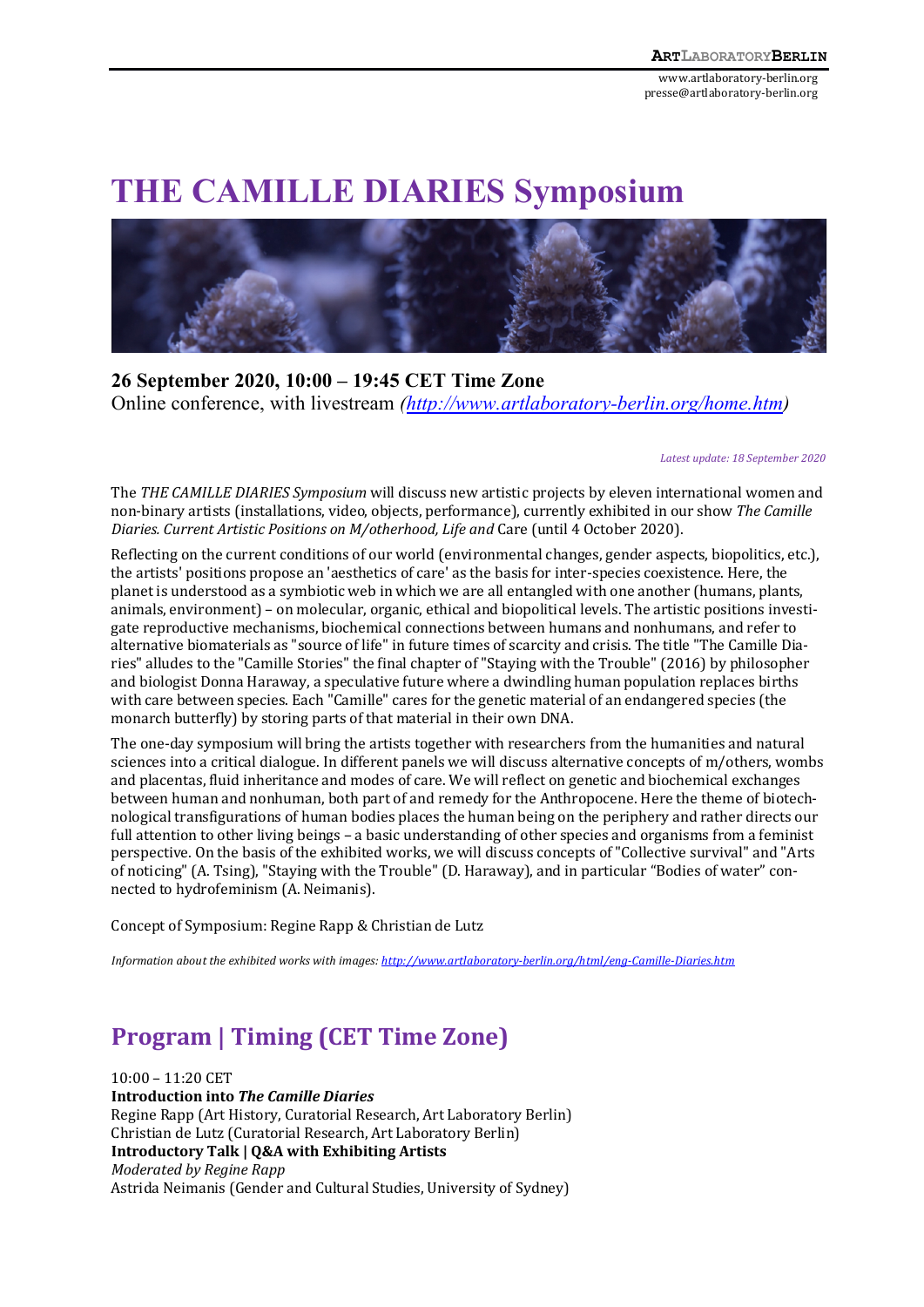# $11:45 - 13:15$  CET

**Panel A | M/others, Wombs and Placentas** *Moderated by Tuçe Erel* Cecilia Jonsson (Artist, Amsterdam) – *HAEM* Rodrigo Leite de Oliveira (Biomedicine, Netherlands Cancer Institute, Amsterdam) Margherita Pevere (Artist, Berlin/ Helsinki) – *Wombs* Ai Hasegawa (Artist, Designer, Tokyo) - *I Wanna Deliver a Dolphin...* 

### 14:15 – 15:45 CET

# **Panel B | Fluid Inheritance**

*Moderated by Christian de Lutz* Špela Petrič (Artist, Biochemist, Amsterdam/ Ljubljana) – *Phytoteratology* Mary Maggic (Artist, Vienna) – *Milik Bersama Rekombinan* Laura Benítez Valero (Philosophy, Autonomous University of Barcelona) Naja Ankarfeldt | Baum + Leahy (Artists, Copenhagen/ London) - *Mammalga* 

# 16:10 – 17:50 CET

**Panel C | Modes of Care** *Moderated by Regine Rapp* Sonia Levy (Artist, London) - For the Love of Corals Stefan Helmreich (Anthropology, MIT Anthropology, Cambridge/ US) Nicole Clouston (Artist, Ontario) – *Mud (Berlin)* Tarah Rhoda (Artist, New York) – *Ourglass* India Mansour (Plant Ecology, Institute of Biology, Free University Berlin)

# 18:15 – 19:45 CET

# **M/others and Future Humans**

*Moderated by Christian de Lutz* Ida Bencke (Curatorial Research and Practice, LABAE, Copenhagen) Eben Kirksey (Anthropology, Alfred Deakin University, Melbourne) **Final Discussion** Regine Rapp and Christian de Lutz (Art Laboratory Berlin)

# **Abstracts | Biographies**

# **Introductory Panel**

Astrida Neimanis is feminist writer and teacher interested in bodies, water and weather, and how they can *help* us reimagine justice, care, responsibility and relation in the time of climate catastrophe. Her most recent book is "Bodies of Water: Posthuman Feminist Phenomenology". With Jennifer Mae Hamilton, she is co*convenor of the Composting Feminism and the Environmental Humanities reading and research group (https://compostingfeminisms.wordpress.com).* She *currently works as a senior lecturer in Gender and Cultural Studies at the University of Sydney on Gadigal Land, in Sydney, Australia.*

# Panel A | M/others, Wombs and Placentas

# **Cecilia Jonsson | Abstract**

Extracting iron from the blood contained in human placentas and turning it into a metallic compass needle conveys the outline of the project *Haem* by artist Cecilia Jonsson and researcher Rodrigo Leite de Oliveira. *Haem* not only explores the transformation of iron but also alludes to the challenge of personal orientation by looking in histological detail into the labyrinth of connections in the universe between mother and fetus. In this lecture Jonsson will share insight into their art/science collaboration to the formulation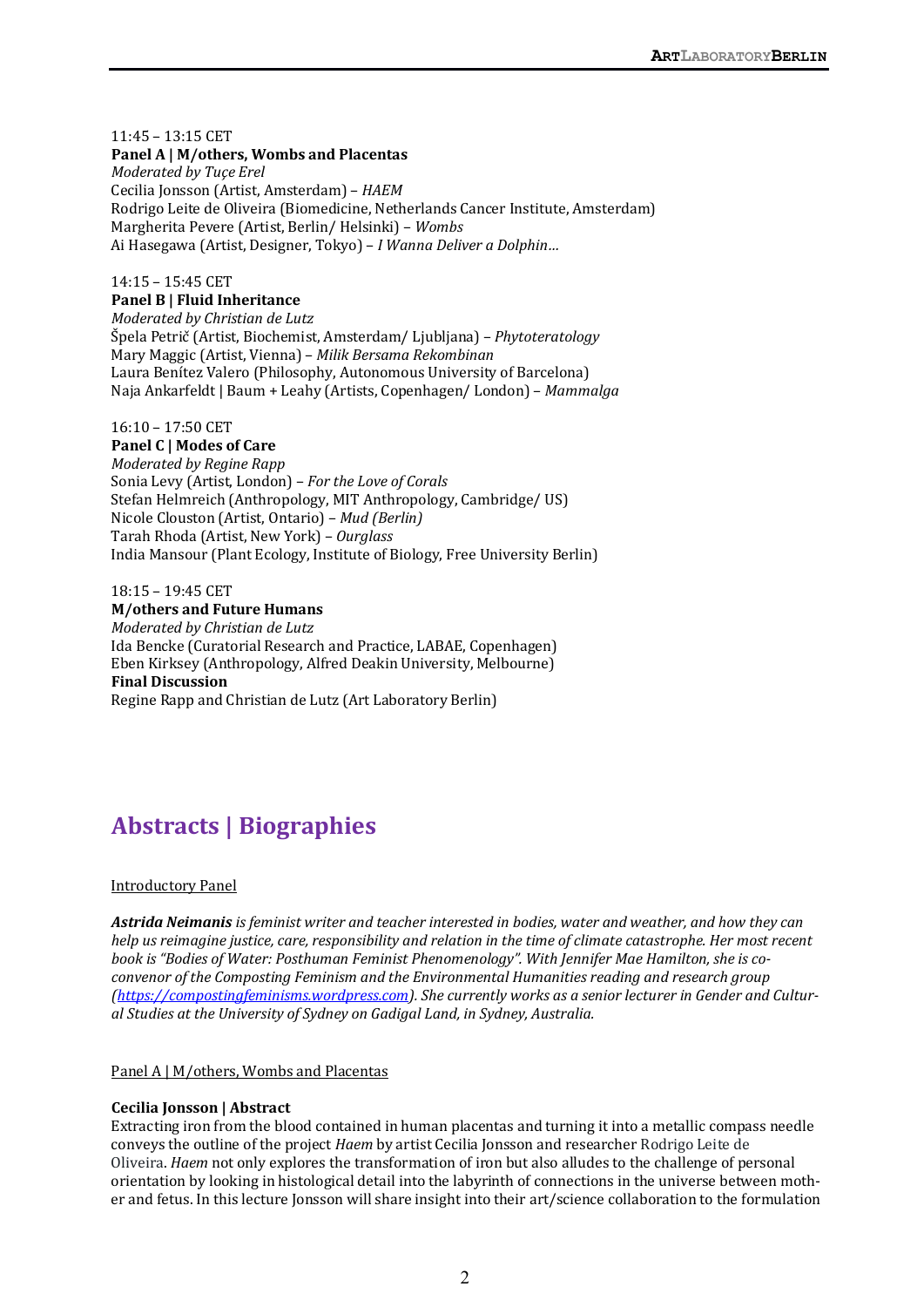of the concept and the practical execution behind the work. #Compass #Labyrinth #Placenta

*Cecilia Jonsson* (b. 1980, Stockholm) is an artist whose work combines artistic observations of phenomena and the search of poetry in the factual through a lens of scientific and cultural knowledge. Jonsson holds a MA *in Fine Arts from the Bergen Academy of Art and Design and the Nordic Sound Art program. Her artistic work* has been shown internationally in numerous solo and group exhibitions and has received awards such as VIDA 16.0 Art and Artificial Life International Awards (2nd price, 2014), Bio Art & Design Awards (2016), Prix Ars *Electronica, Hybrid Art (honorary mention, 2017) and COAL Art and Environmental Prize (nominee, 2018). www.ceciliajonsson.com*

#### **Rodrigo Leite de Oliveira | Abstract**

Science-Art collaborations revisit scientific processes without the usual limitations of the scientific method. Questions can still be asked with an open-minded setting, but now they can be answered almost limitless. HAEM is a perfect example of such a process. Our dialog started with the intention of isolating iron from human provenience and assembling an iron object that carried meaning. Without realizing, the borders of both disciplines were pushed forward and, over time, started to overlap. The final result was as surprising as inspiring, both for the project and on a personal level.

**Rodrigo Leite de Oliveira** is a scientist with a Ph.D. in biomedicine. He has published several scientific papers on the topic of tumor angiogenesis (the growth of blood vessels in tumors) and currently researches novel anti*cancer* therapies based on drug repurposing at the Netherlands Cancer Institute in Amsterdam. Although his *expertise is in the scientific realm, his personal interests ao well beyond scientific boundaries to also explore the connections between science, art, culture and human interaction.*

#### **Margherita Pevere | Abstract**

Margherita Pevere's practice-based research unfolds through bioart works such as *Semina Aeternitatis* and *Wombs*. Rooted in posthuman feminism, it borrows the concepts of "non/living", "leaky bodies" and "vulnerability" to unpack how concerns like transience and sexuality exceed a human-only experience and reveal a radically open embodiment. In her work, the act of dealing with biological matter helps attune to the agency of other-than-human beings. Any living matter, in fact, is equally bound to death. #bio art #vulnerability #uncontainable life #toxic embodiment

*Margherita Pevere* (DE) distinguishes herself on the contemporary bioart scene for her unique visceral signature: her arresting performances and installations intertwine poetics and controversy, critique and desire. Bacteria, animals and plants are her allies in the exploration of ecological complexity, which she pursues with so*phisticated bodily aesthetics. She is PhD candidate (Artistic Research) at Aalto University, Helsinki. She is a member* of the Finnish Bioart Society and recently founded the artists aroup Fronte Vacuo with Marco Donnarumma and Andrea Familari. Recent accolades include the Digital Art Award of Romaeuropa Festival (with *Donnarumma), the Honorable Mention at the Share Prize, and the EMAP/EMARE grant. www.margheritapevere.com*

#### Ai Hasegawa | Abstract

This project approaches the problem of human reproduction in an age of overcrowding, overdevelopment and environmental crisis. With potential food shortages and a population of nearly seven billion people, would a woman consider incubating and giving birth to an endangered species such as a dolphin? In this talk, the artist will explain how she came to create this kind of work. #Eat #Reproduction #Ethics

Ai Hasegawa produced many works putting emphasis on subjects relating to technology and people with em*ploying techniques* such as *Bio Art, Speculative Design. Ai produces provocative work and incites discussion, continually seeking answers to questions on ethical barriers. Ai's signature projects are related to reproduction* and eating and power: (Im)possible Baby, Shared Baby, *Human X Shark, I wanna deliver a Dolphin..., Alt-Bias Gun, and so on. Ai published a speculative design work book "Revolutionary20XX" in 2020. She obtained degree* of MA in 2012 from Design Interactions Course, Royal College of Art in Britain; worked as researcher at Design Fiction Group, MIT Media Lab from 2014 to fall of 2016; took degree of MS in 2016; serving as Project Researcher at The University of Tokyo since April 2017. https://aihasegawa.info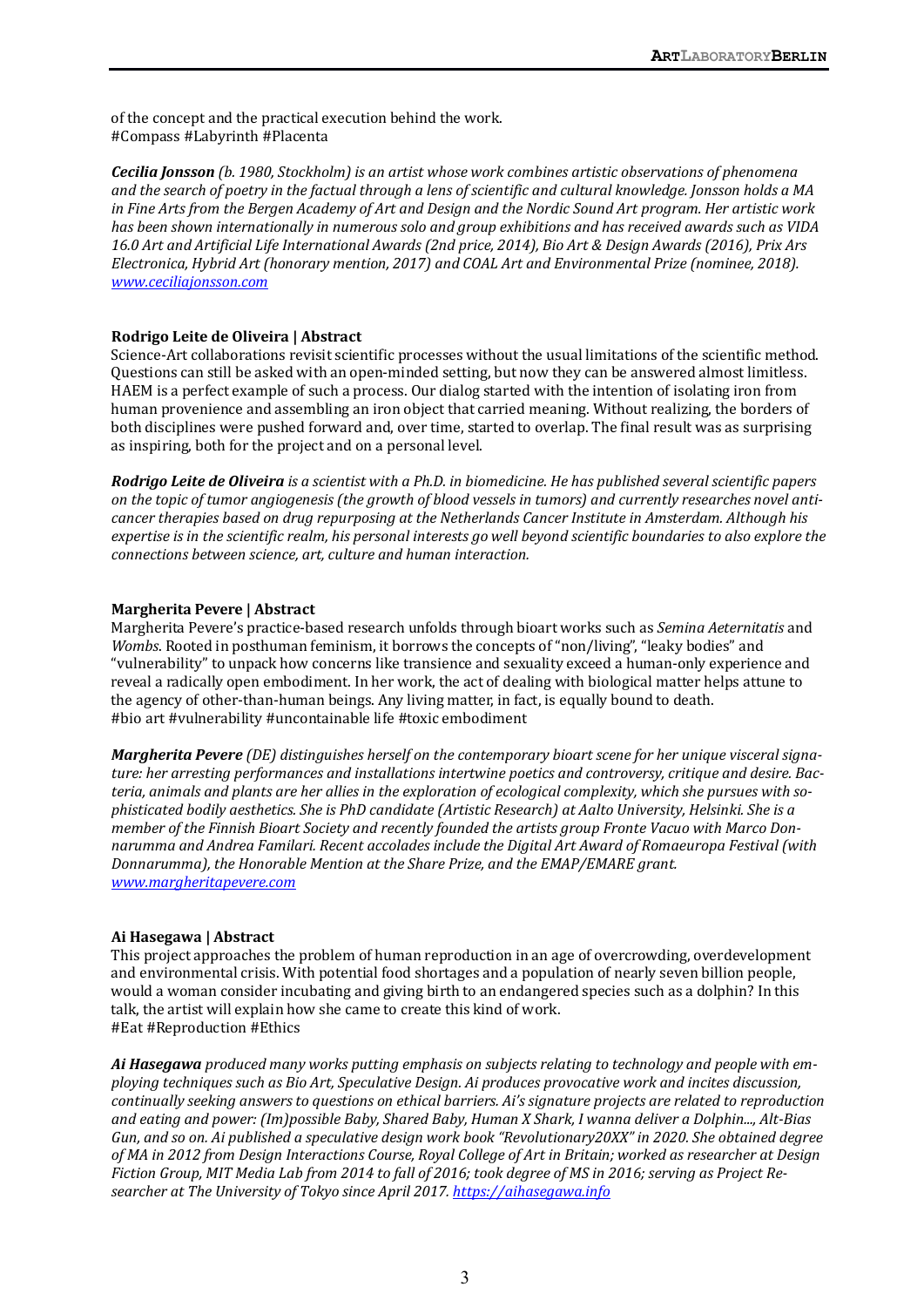# Panel B | Fluid Inheritance

# **Špela Petrič | Absract**

Mother by Proxy: From my desire to conceive and mother a trans-plant to *the vegetariat* – bodies caught in the eye of the algorithm; the talk will highlight the mutations of intimacy that spawned from my precariously close engagement in threesomes with plants and (bio)technological machines. #Ectogenesis #Vegetariat #Plant-human monsters

*Špela Petrič, BSc, MA, PhD, is a Slovenian new media artist and former scientific researcher currently based between Liubliana, SI and Amsterdam, NL. Her practice is a multi-species collaborative endeavor, a deviant composite of natural sciences, wet media and performance. She tries to envision artistic experiments that enact* strange relationalities in hopes of enriching our adjacent possible. Much of her recent work has focused on *plant life. Festivals and exhibitions: Abandon Normal Devices (UK), TodaysArt (NL), Zone2Source (NL), Venice Biennial of Architecture (IT), Touch Me Festival (CRO), Pixxelpoint (IT), European Conference on Artificial Life (IT), Playaround (TW), Harvard (ZDA), Ars Electronica (AT), National Center for Biological Sciences (IN), HAIP (SI), Galleries de la Reine (BE). www.spelapetric.com*

# **Mary Maggic** | **Abstract**

While water is the key to all life, it is also one of the primary carriers of toxic industrial molecules. How do citizens living in heavily polluted landscapes reconcile with their toxic fate? Can we lean on various feminisms (xenofeminism, hydrofeminism) for new frameworks of shapeshifting that are necessary for our collective survival?

#Hormones #Plastic #Environmental toxicity

*Mary Maggic is an artist and biohacker working at the intersection of biotechnology and cultural discourse.* Their work spans documentary filmmaking, DIY science, and public intervention. They have a BSA in Biologi*cal Sciences and Art from Carnegie Mellon University and a Masters in Media Arts and Sciences from MIT Media Lab* (Boston), and have exhibited at the HKW for Transmediale and the OK Center for Ars Electronica. More *Maggic can be found at http://maggic.ooo*

# **Laura Benítez Valero | Abstract**

Trans(hack)feminist practices can be triggered that challenge response\_ability as collective agents capable of making transitions between multiple levels of the political, material, and conceptual organization, re- politicizing feminism through (bio)practice. Understanding research as potency to perform (some aspects/ or phenomena) of what we call in general terms "world". Different ways of touching and being in touch, staying in touch with the material-affective dimensions of doing and engaging (bio)practices. Proposals that which may be thought of as a continuous weaving, as generative mediums and as *worlding* laboratories.

Laura Benítez Valero, PhD in Philosophy, is an independent researcher whose research connects Philosophy, Art(s) and Technoscience(s). Her current research focuses on Bioart, Biohacking, processes of bioresistance, bio-civil disobedience and non-human agents. Lecturer in Critical and Cultural Studies in Massana (Art & Design Centre) and external lecturer in Technology, Elisava Barcelona School of Design and Engineering. Guest researcher at the Ars Electronica Centre and MACBA's documentation centre. She has been invited as a visiting lecturer and guest researcher at different international institutions such as Interface Cultures Kunstuniersität Linz, Sónar Festival (Bcn/Hong Kong), the Royal Academy of Arts London or the University of Puerto Rico. Currently she is the director of Biofriction.

# **Ankarfeldt and Baum & Leahy | Abstract**

In algal family patterns we find inspiration in ways of m/othering or making kin. Red algae is a polyphyletic group - a diverse family of relating organisms defined through shared characteristics but without one common ancestor or lineage. How can the multispecies concept of polyphyly, meaning 'many species', guide our thinking in whom and what we consider to be our kin? #Algae #Multispecies #Kin

**Baum & Leahy** is an Earth-based symbiotic practice exploring how sustainable futures can be grown between environmental ethics and multispecies aesthetics. With a multimodal approach, they translate intangible phe*nomena and complex ecological dynamics into sensorial experiences, whilst collaborating with experts across*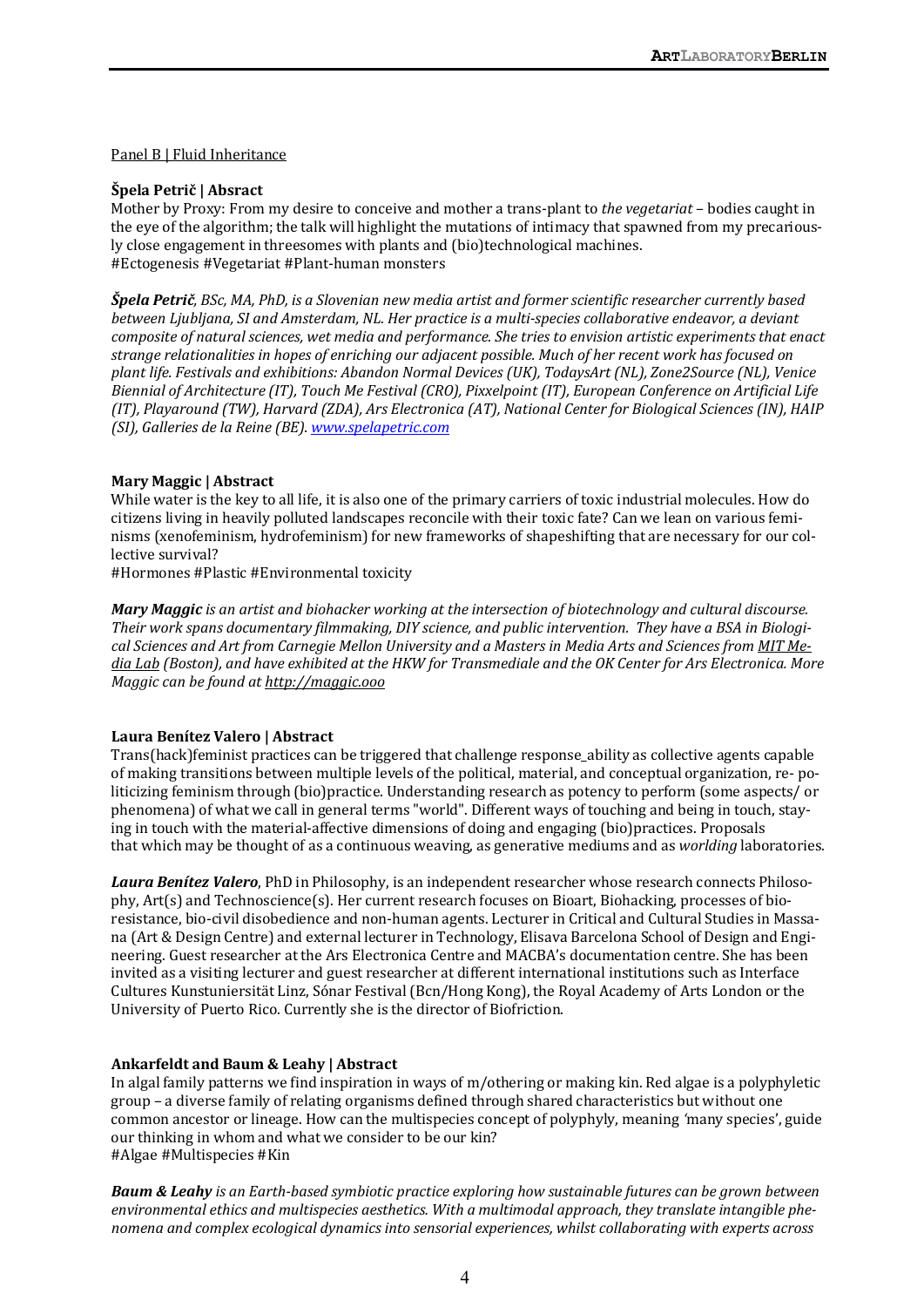disciplines, from microbiologists to quantum computer scientists, architects to cosmologists. Through research*led* worldmaking and material storytelling, their work allows the beholder a proximity to alternative realities, *melting between the feasible and fantastical. Since meeting at the Royal College of Art, Baum & Leahy have* exhibited at internationally renowned venues, including the Royal Academy of Arts, Tate Modern, Victoria and Albert Museum, Wellcome Collection, Somerset House (UK), The National Gallery of Denmark, Medical Museion *(DK), MU Hybrid Art House (NL), Prairie (US), Vega Scene (NO), and Sonar +D (BCN). https://www.baumleahy.com*

*Naja Ankarfeldt researches how life abounds with similar forms found in different species, or on different scales.* Naja has an enduring interest in these resonances, and the connections they reveal. Resonances between *brain and gut;* skin and grass; rock and cell wall. Drawing attention to our intimacy with other species and spaces, by inviting us into a strange kind of mediated intimacy with her body. Naja has exhibited her artworks at venues including The National Gallery (DK), Waag Society (NL), ArtZone Roskilde Festival (DK), Mediamatic *(NL), Nikolaj Kunsthal (DK). Working with exhibition development, production and dissemination Naja has been employed by the FrederiksbergMuseerne* (CPH), Medical Museion (CPH) and currently by the Copenhagen *Municipality. www.mediamatic.net/en/page/87610/naja-ryde-ankarfeldt*

#### Panel C | Modes of Care

#### **Sonia Levy | Abstract**

*For the Love of Corals* is a cinematic inquiry that focuses on the daily labour of caring for endangered beings to resuscitate them from their imminent human-induced extinction. The film looks at coral restoration project 'Project Coral' located behind-the-scenes at the Horniman Museum, London. By mirroring the climatic conditions of the Great Barrier Reef within custom-built mesocosms, the team has become the first in the world to induce corals to spawn in a laboratory.

#Ecologies of becoming-with #Imagination of consequences #Corals as makers of worlds

**Sonia Levy**'s research-led practice considers shifting modes of engagement with more-than-human worlds in *light* of prevailing earthly precarity. Her work operates at the intersection of art and science, a co-becoming of practices tending to the reweaving of multispecies worlds. She is a 2020 commissioned artist at Radar Lough*borough* and has exhibited in the UK and internationally including exhibitions and screenings at Centre Pompidou, Paris; Musée de la Chasse et de la Nature, Paris; Muséum d'Histoire Naturelle, Paris; ICA, London; BAL-*TIC, Gateshead; Obsidian Coast, Bradford-on-Avon; Goldsmiths, University of London; The Showroom, London;*  Pump House Gallery, London; Verksmiðjan á Hjalteyri, Iceland; and The Húsavík Whale Museum, Iceland. She presented her research at the Iceland Academy of the Arts, The Oslo School of Environmental Humanities and *AURA: Aarhus University Research on the Anthropocene. https://sonialevy.net*

#### **Stefan Helmreich | Abstract**

This paper, in dialogue with Sonia Levy's *For the Love of Corals* proposes that coral reefs can attune their human visitors and inquisitors to empirical and epistemological questions of ecological scale, care, and context —where "context," drawing upon a once-upon-a-time literal, but now more figurative, textileconnected meaning, refers to a "weaving together." Which earthly and oceanic entities and agents might be woven together through reefy bones and bodies is, of course, a polymorphous question, now shifting radically with climate change. This paper looks to Levy's *Love of Corals* along with writings on coral from Donna Haraway, Irus Braverman, Malcolm Shick, Ann Elias, and Eva Hayward to seek out new patterns for thinking and acting in a time of ocean crisis.

**Stefan Helmreich,** Professor of Anthropology at MIT, examines how biologists think through "life" as a catego*ry* of analysis. *Alien Ocean: Anthropological Voyages in Microbial Seas (University of California Press, 2009)* is *a* study of marine biologists working in realms usually out of sight and reach: the microscopic world, the deep sea, and oceans outside national sovereignty. Silicon Second Nature: Culturing Artificial Life in a Digital *World (University of California Press, 1998)* is an ethnography of computer modeling in the life sciences. *Sounding the Limits of Life: Essays in the Anthropology of Biology and Beyond (Princeton University Press,* 2016) asks after changing definitions of life, water, and sound (and features *a* soundtrack). He is at work on a book about wave science, in domains from oceanography to cosmology to medicine to acoustics to social theo*ry. His essays have appeared in Critical Inquiry, Representations, American Anthropologist, Cabinet, The Wire, and BOMB.*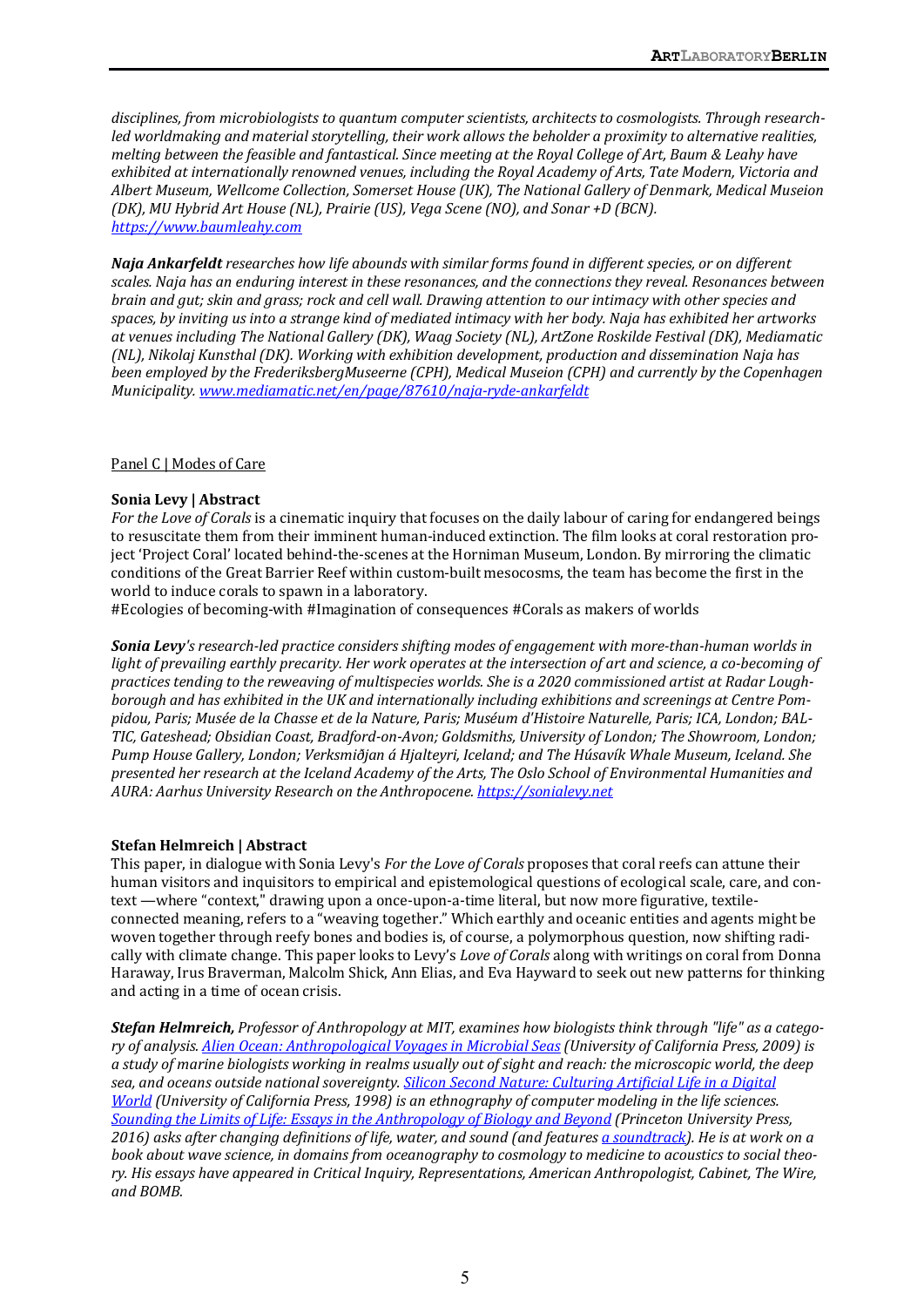# **Nicole Clouston | Abstract**

In my ongoing practice-based research into microbial life I have been exploring bodily borders, responsible human/non-human collaboration, and our connection to a broader ecology. In my most recent project, I collaborated with microbes, mud, and bodies of water in Berlin to expose the vast array of life in soil and the ways we are connected by it. In this talk, I will discuss my struggle to collaborate responsibly with microbes through acts of care.

*Nicole Clouston* is a practice-based researcher who completed her Ph.D. in Visual Art at York University in *Toronto and currently practices in Burlington, Ontario. In her practice, she asks: What happens when we* acknowledge, through an embodied experience, our connection to a world teeming with life both around and inside us? Nicole has exhibited across Canada in Montreal, Victoria, Edmonton, and Toronto, as well as internationally in New York City, Buffalo, and most recently Santander, Spain. https://nicoleclouston.com

# **Tarah Rhoda | Abstract**

The survival of flesh is bound to the function and fate of flora. The metabolic collaboration between photosynthesis and respiration not only makes the world livable, but this transformation of elements connects moments of production and consumption across scales and species. *Ourglass* is a tribute to this remarkable and vast alliance, but also a timely warning of our extractive solutions and reductive confusions.

**Tarah Rhoda** is an artist and educator based in NYC, where she runs the School of Visual Art's BioArt Lab, a *BSL-1* laboratory that provides artists with the tools of biotechnology and fosters creative applications. Her *recent art practice explores the physical principle of wetness as a metaphor for empathy, social permeability* and the challenge of recognizing our fluid selves blurring at the edges. She received her BFA (2010) and MFA (2020) from SVA and also studied at the Gerrit Rietveld Academie in Amsterdam. Her work has recently been exhibited in New York, Denver, Detroit, Toronto, Mexico City, Lisbon, Berlin, Amsterdam, Eindhoven and fea*tured in National Geographic, the Guardian, and CBSNews. http://tarahrhoda.com*

# **India Mansour | Abstract**

Biospheres, like Earth, are matter-closed, energy-open systems supporting life. Using model biospheres, we can ask: What is the balance of components, traits and processes needed for life to persist? Last century, the possibility of maintaining extraterrestrial life was studied in large biosphere facilities. Miniature versions, like microbial assemblages sealed in a flask, can serve as an ecological tool to better understand life in our own (increasingly threatened) biosphere.

*India Mansour, postdoctoral scholar and lecturer at the Free University Berlin, researches how microbial communities shape and are shaped by their environment and their interactions. She completed her PhD in Riv*er Science in Germany and the UK, investigating soil and river microbial ecology. This, in part, involved conceptual development of the *community coalescence concept: collisions* of previously disparate microbial communities. Her current research focuses on communities within matter-closed, energy-open systems, known as micro*bial biospherics. India is a member of DIY Hack the Panke, an interdisciplinary artistic research group explor*ing natural and anthropogenic elements of the Panke River.

# Final Panel - M/others and Future Humans | Final Discussion

*Ida Bencke* holds an MA in Comparative Literature. Her curatorial work spans experimental exhibition formats, interdisciplinary methodologies and speculative feminist aesthetics. Her recent projects investigate fer*mentation as domestic-revolutionary apparatus, queer home-building and interspecies care, various im/possibilities* of multispecies narration, and insurgent m/otherhood within the reproductive regimes of *necropatriarchy. Research interests include radical practices of mourning and pleasure, more-than-human*  affect, and revolutionary experiments on co-habitation, collectivity and regenerative alliances. She is co*founder of the Laboratory for Aesthetics and Ecology. http://www.labae.org/about* 

# **Eben Kirskey | Abstract**

Feminist science fiction offers a rich archive for speculating about the future of reproductive technology. Profit-driven ventures are bringing some dreams closer to reality. Mutant futures are on the horizon. As tools like CRISPR enters the clinic, the basic facts of life are under revision.